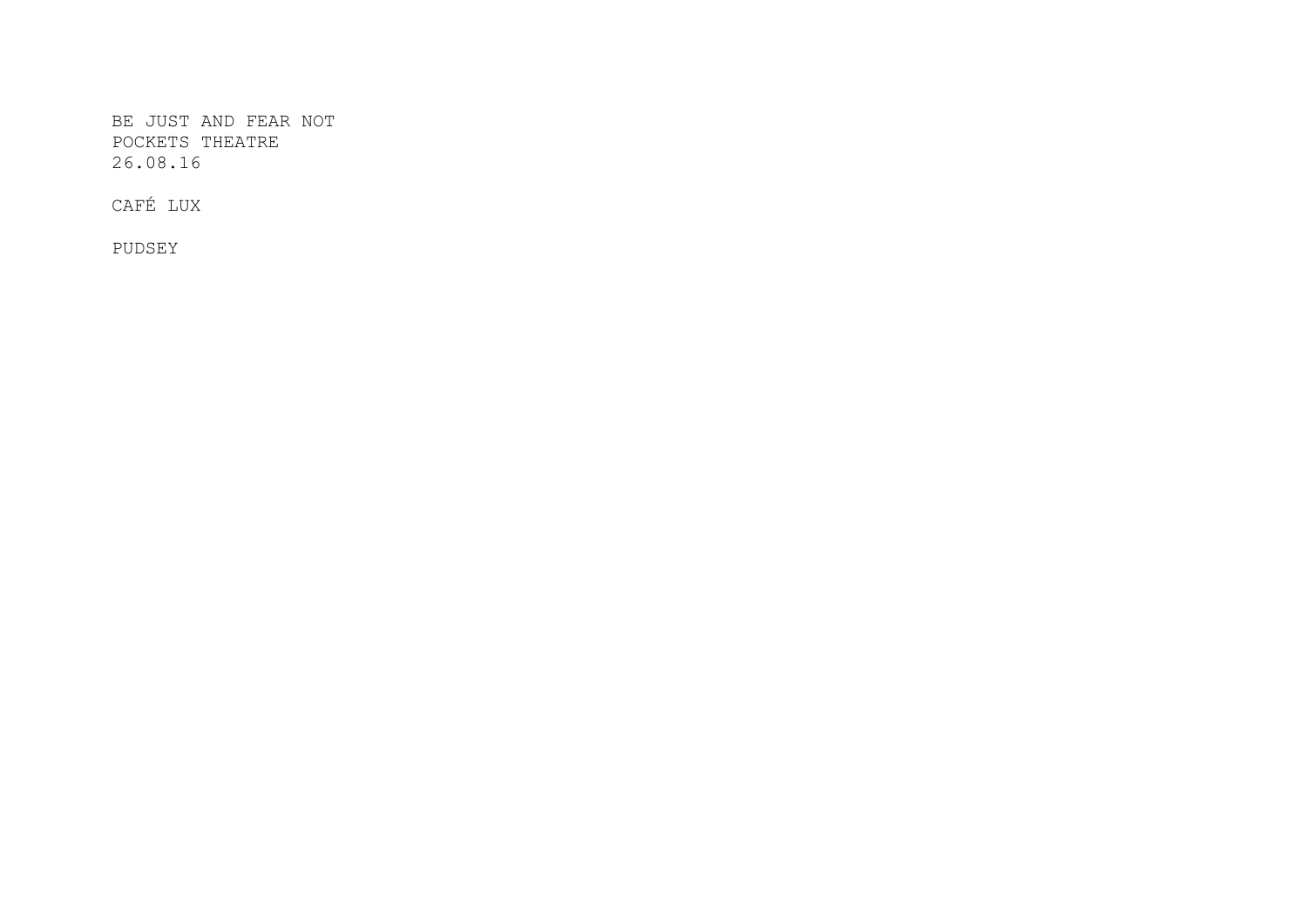What do you stand for? Where are you standing? Whose shoulders do you stand on? Do you stand, aside? We vote. With our pencils. With our pounds. With our pennies. With our feet. This world of ours is made and remade by all of us here. We either change it, or we make it the same. We stand for something, even when we think we are sitting. We aren't. We - Stand. When I asked whose shoulders you stand on did you think I meant the giants of our histories who lift us up, or the people we trample and use as ladders? I would say, We all do both. When we oppress, it is rarely a stampede. Rarely a stampede of people pushing disposable lives into the ground. No not a stampede. It is more like a tap dance. Stamping people down yes, but dancing all the while. Music. Song. Life. Rhythms of hate we don't even know are our own. Who do you stand for? Do you watch the dance, or do you see through it? Do the rhythms wash over you or are you listening?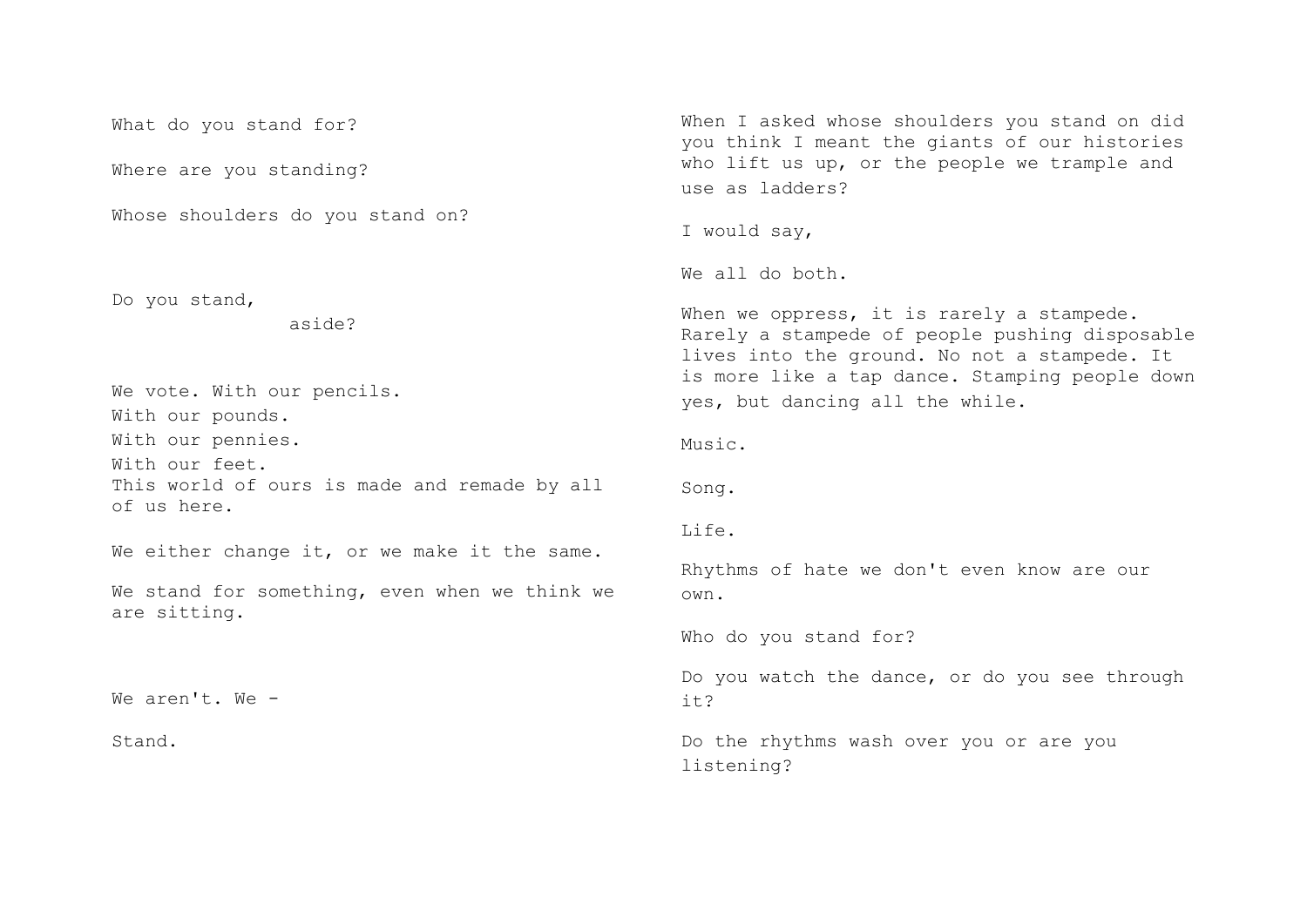Who do you stand with?

Be just. Fear not.

Do you stand?

Are you standing? How?

A tweet during the news is better than a tut during the news but it is -

Not

Enough.

Make your stand, take action, do. Speak. Protest. Write. Sing. Walk. Blog. Chat. Serve soup. Serve words. Serve glitter. Make them understand.

And.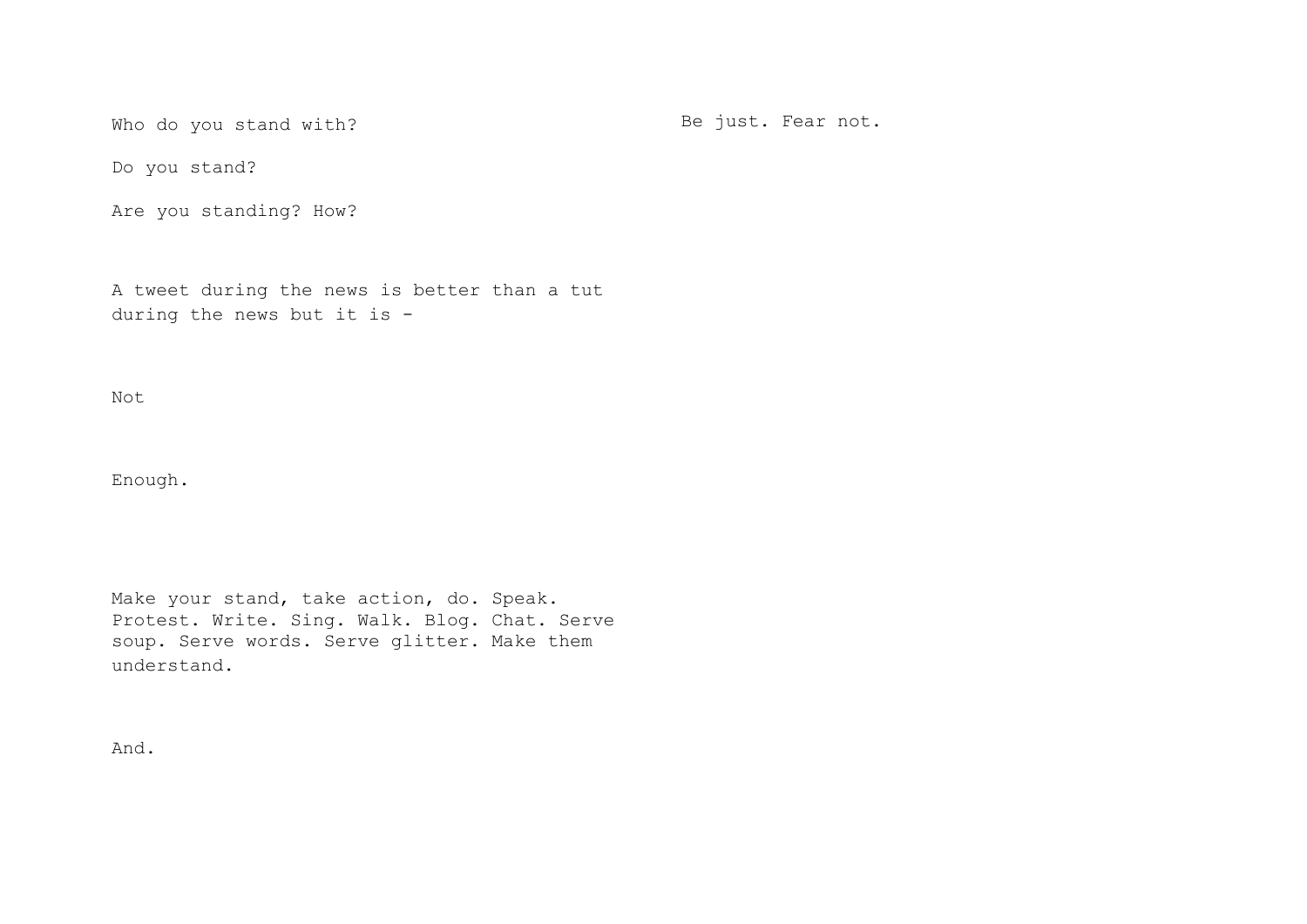To make this show, we spent time interviewing people from the LGBTQ+\* community in and around Pudsey. Some of the people we spoke to have lived here all their lives, some have moved away and haven't been back for years, some are new, and some are just passing through.

We wanted to offer a challenge to the town. A lot of people outside of the LGBTQ+ community think that the job is done. Same sex marriage arrived in 2013, the final hurdle. But if you are a part of the LGBTQ+ community, you will have noticed the rise in hate crime, talks of scrapping state protected rights, the rise of far right organisations launching attacks and campaigns against LGBTQ+ people. A third of young gay men think about, or try to, end their own lives. A quarter of homeless young people in the UK are LGBTQ+. We wanted to share stories, because we all walk through the world differently, and it's through stories that we can find our common ground, learn about our differences, and decide what to do about it.

Nearly everybody we interviewed spoke unprompted about the shooting in Orlando. The situation in the states is shocking. There are some areas that the British Home Office advises LGBTQ+ people do not travel to. We can be refused business, hotel rooms, rent, emergency healthcare even. But Orlando brought up long gone fears, and shook our communities to the core.

It also brought people together. People were ready to take a stand. There was a vigil in Leeds, alongside every other major city in the country. Gay pride flags flew at half-mast on the civic hall. Shamefully, major political players and media outlets scrambled to give the shooting a sense of meaning that erased the LGBTQ+ identities of the people murdered. They spoke of party goers, people having a good time, the right to have a night out.

But as a community, we saw through that. The resolve amongst LGBTQ+ people was strengthened. It's one of the reasons we decided to share the stories of our home town.

The LGBTQ+ rights movement is one of the most significant and wonderful parts of our British history. It didn't just happen in London, it happened here in Pudsey. Real people, with real lives, and real stories. So we want to celebrate that, honour that, challenge ourselves, and take a stand.

*Samuel McKay*

\*Lesbian, Gay, Bisexual, Transgender, Queer, +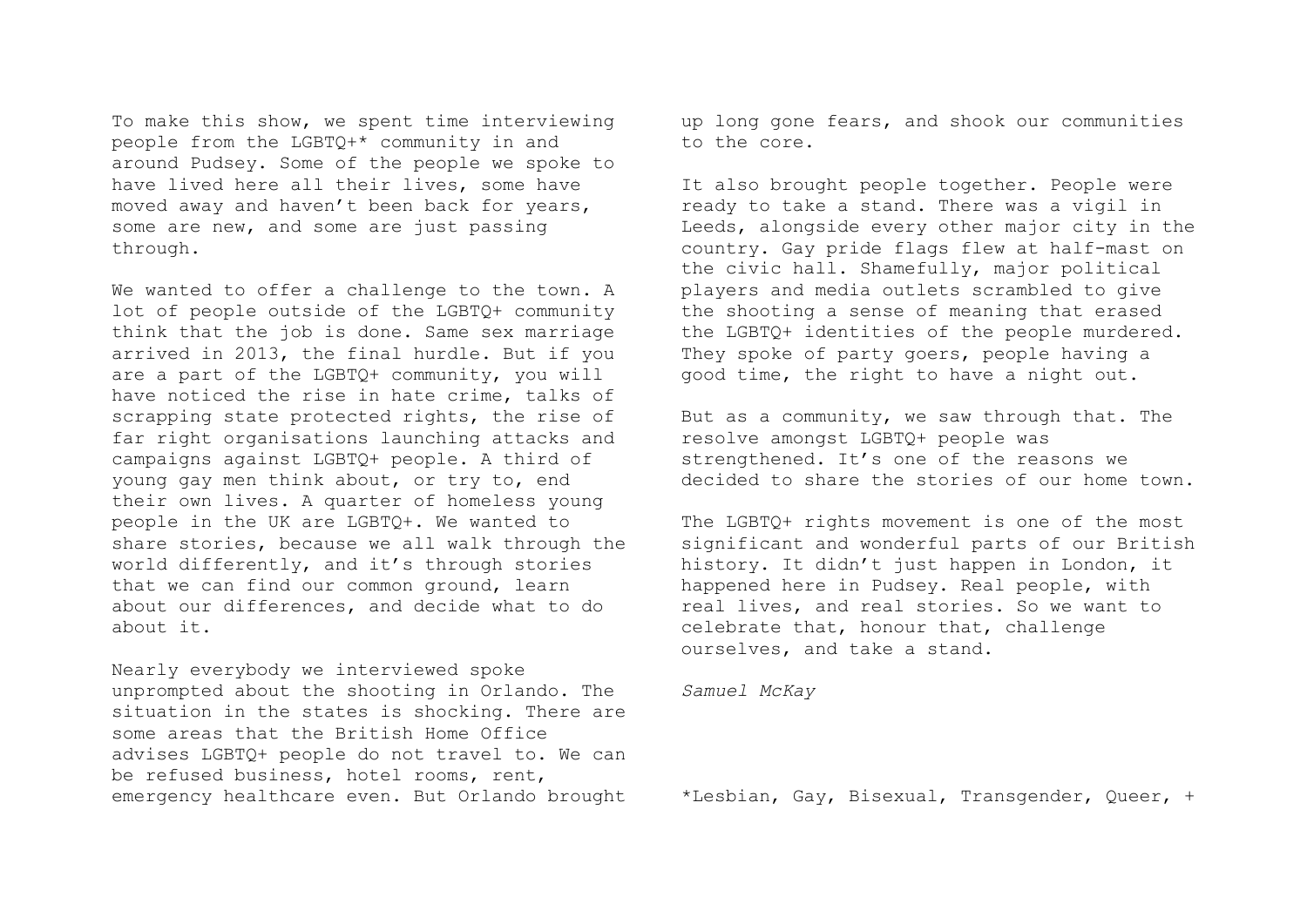Pockets Theatre is a community arts and theatre company growing out of Pudsey in West Yorkshire. We ask tricky questions, share untold stories, make noise & celebrate community.

*Unpacking the world with pocket sized theatre.*

Over the past year we have delivered a number of projects around Yorkshire. Here are a few of our favourites:

## HE WORKSHOPS

Every Friday in spring 2016 we invited children from the home educated community to discover drama and theatre together. We made up stories, looked at history, created imaginary worlds and played lots of games.

## SCRAPTASTIC ADVENTURE

In partnership with fairandfunky, and with funding from Kirklees IYSS, we took the children of Holmfirth on a holiday adventure, making sets and props out of recycled scrap, performing stories in space, the jungle and under the sea.

## SCHOOLS CONFERENCES

Pockets regularly provides workshops at conferences for primary schools, thinking about environmental sustainability and Fairtrade.

## FAIRTRADE FARMER DRAMA

Working with fairandfunky we offer workshops to primary schools that use drama and creativity to explore the benefits of Fairtrade, and our role in changing the world.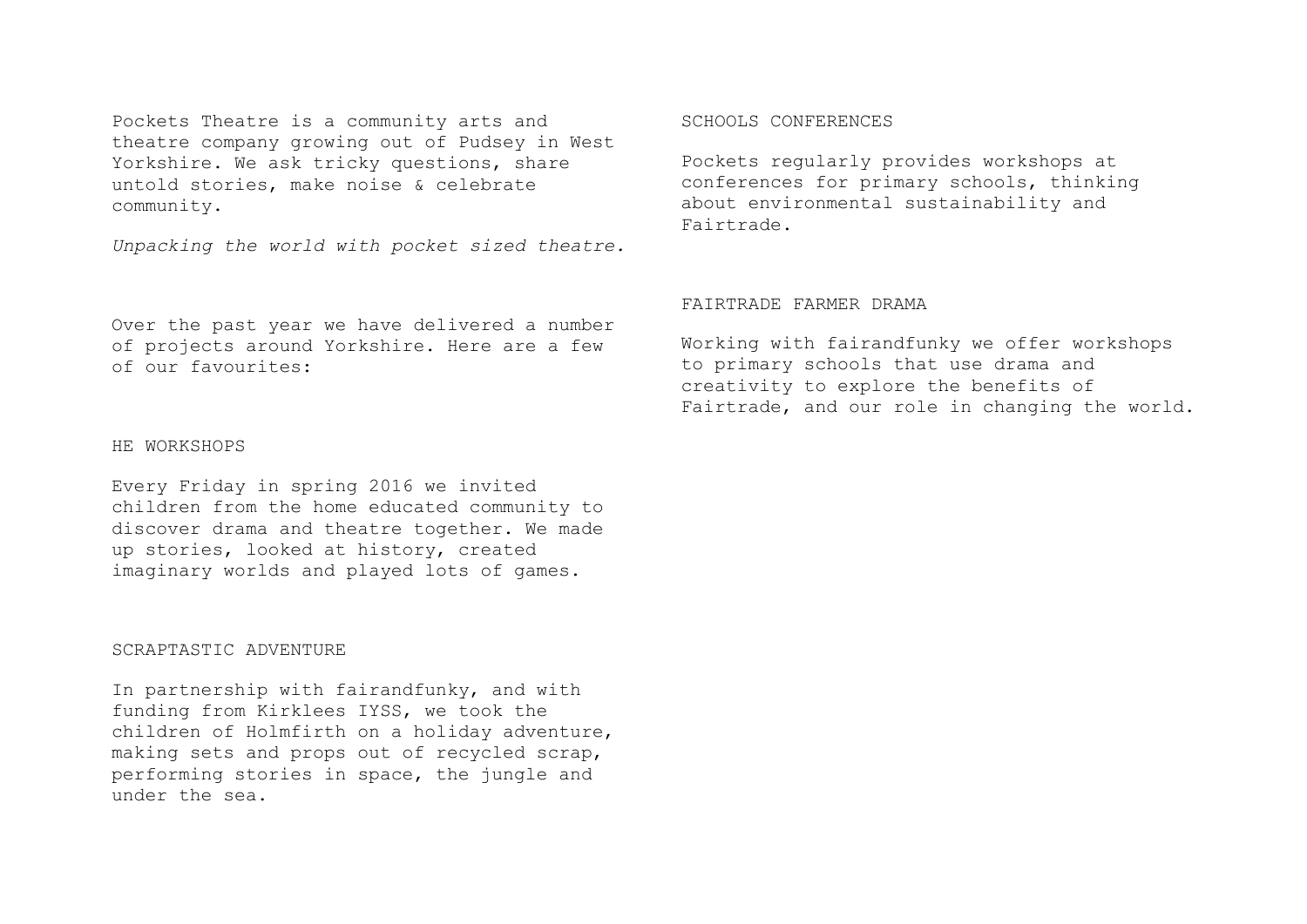| Mabeth Davies                          | Mags                                                                                                                                                               |
|----------------------------------------|--------------------------------------------------------------------------------------------------------------------------------------------------------------------|
|                                        | Frances                                                                                                                                                            |
| Shelley Anne Horne                     | Kelli                                                                                                                                                              |
|                                        | Maggie                                                                                                                                                             |
| Gerica McMullen                        | Franky                                                                                                                                                             |
|                                        | Cathy                                                                                                                                                              |
| Olivia Race                            | Julia<br>Sam                                                                                                                                                       |
| Rosie Watters                          | Sofia                                                                                                                                                              |
|                                        | Mary-Kate                                                                                                                                                          |
|                                        | Paul                                                                                                                                                               |
|                                        | Zoe                                                                                                                                                                |
|                                        | Jane                                                                                                                                                               |
|                                        | Heidrun                                                                                                                                                            |
| Written and directed by Samuel McKay   | Anonymous                                                                                                                                                          |
| Produced by Samuel McKay & Olivia Race |                                                                                                                                                                    |
|                                        | We want to give an enormous thank you to<br>everyone who donated to make this show<br>possible.                                                                    |
| POCKETS THEATRE 2016                   | We also thank Café Lux and Love Pudsey for<br>allowing us to use their community hall as a<br>rehearsal space and this wonderful café as our<br>performance venue. |

FUNDERS

CAST